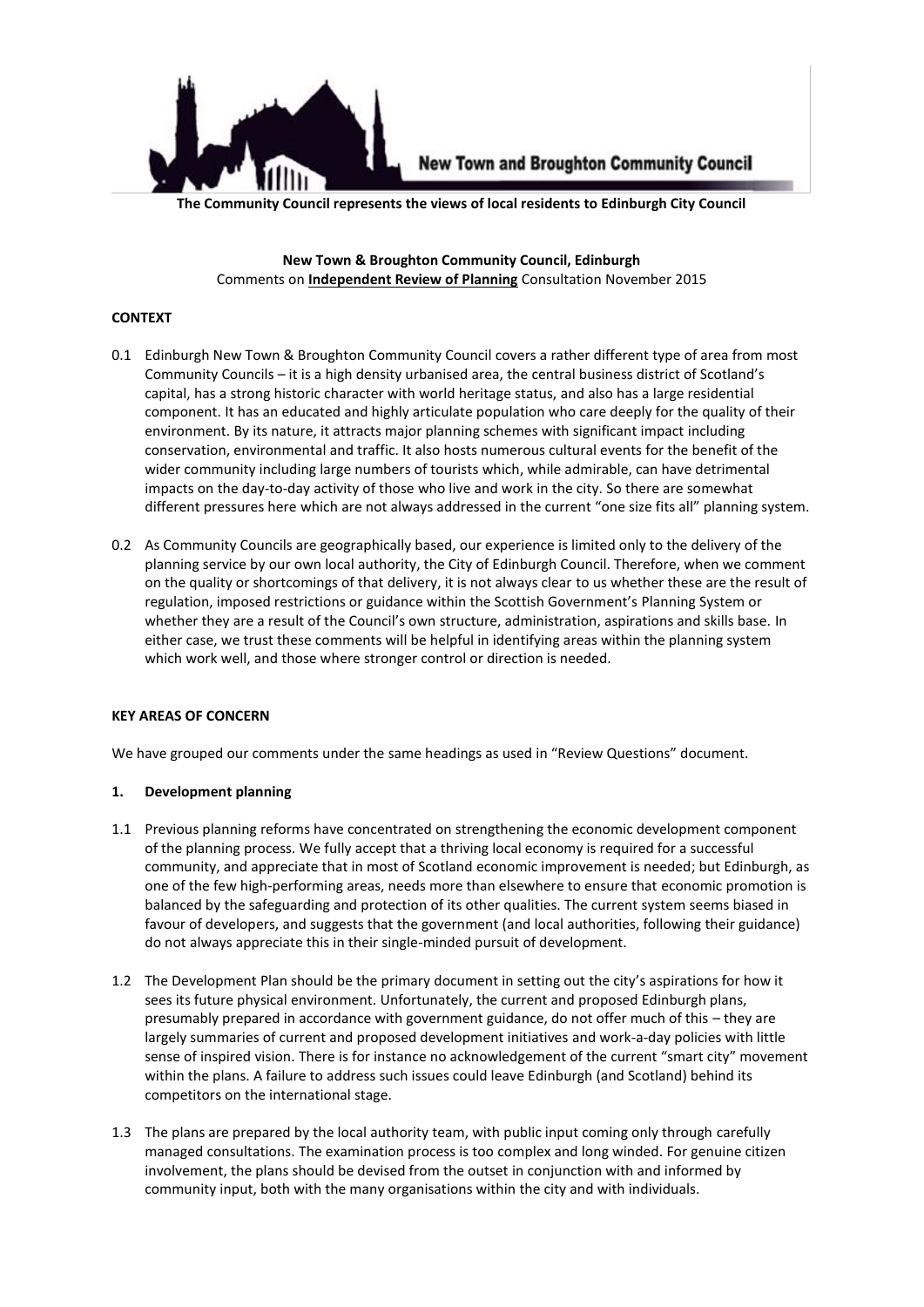- 1.4 The townscape of Edinburgh is unique and much valued, but too much new development relies heavily on undigested international architectural trends which do not take account of Edinburgh's special character, its "DNA". Too many of the plan statements are too vague or subjective or too general to adequately control unsatisfactory development. The local authority no longer has adequate architectural and urban design skills to negotiate better solutions with prospective developers. This is an area in which the government must follow up on its excellent previous "Designing Places" initiative.
- 1.5 Overall, a revised planning system should ensure that the local planning system works more closely with other related areas which affect the physical and social fabric of the city such as economic development, transport, and environment, and also specialist inputs such as health & education infrastructure and utilities providers. It also needs to be sufficiently flexible to take account of the special circumstances which prevail in different areas, and to provide the council and the community with stronger tools to regulate and resist unsuitable proposals, and to then effectively enforce those decisions against those who flout the system.

# **2. Housing delivery**

- 2.1 The NTBCC covers a city centre urban area, so is not directly involved in green belt issues that concern other CCs in the suburban fringe. Instead, the pressure for housing manifests itself in persistent proposals for redevelopment of brownfield sites or those seen as "under-developed". Schemes are often higher, meaner in proportion and of poorer quality design and materials than those they replace. In order to maximise numbers, many developments (including those by Registered Social Landlords, who should be setting an exemplar for other housebuilders) try initially to concentrate on small flats which are not suited to family use, which would then produce a population imbalance – frequently the Planning Officer has to negotiate a change of housing mix as part of the process to achieve more family housing. Clearer direction to private and public sector housing developers is required.
- 2.2 These pressures are fuelled by Government-imposed targets for new housing, apparently predicated on an assumption that Edinburgh will grow at an exponential rate over the next few decades. The figures for this growth, translated into additional households which are the root of pressure on the green belt, come from the Scottish Government. However, despite requests, no clear explanation or justification has ever been offered as to how these figures are arrived at – what factors were used in deriving the projections, how the demand is calculated, or where all the new residents are supposed to come from. The basis for the projections must either be re-examined and new figures brought forward which more closely reflect the realistic situation or the relevant local authority must be given more opportunity to challenge the assumptions.
- 2.3 The city has a strong central area residential component which covers all levels of incomes something that, although common in mainland Europe, is virtually unique in the United Kingdom. It is valuable in keeping the city alive and also, by the unofficial "policing" it provides, contributes to public safety. However, the perception of many residents that their quality of life is not taken into account when new developments are granted – issues of noise, disturbance, overlooking, reducing daylight etc are given less weight against developers' financial aspirations. Many from the local community do not object to the principle of development of in-fill sites in the city centre but do object to the over-development and intensification of use of these sites, leading to their quality of life being impacted more than is acceptable.
- 2.4 Maintenance of a suitable residential environment is also compromised by a lack of communication between different agencies and an under-appreciation of the detrimental impact which increasing numbers and ever-extending hours of licensed premises, leisure facilities, specialised tenures (e.g. students), festivals, events and non-stop construction work have on the residential environment. Stronger guidance and controlling powers are required within the system to ensure that residents are not driven from the centre.

## **3. Planning for infrastructure**

3.1 A major infrastructure issue within the centre is transport. The city is now pursuing a long-overdue parking study to which the NTBCC has responded. However, the increasing density of development and growth of attractions within the city, encouraged through cultural, economic and other initiatives, is not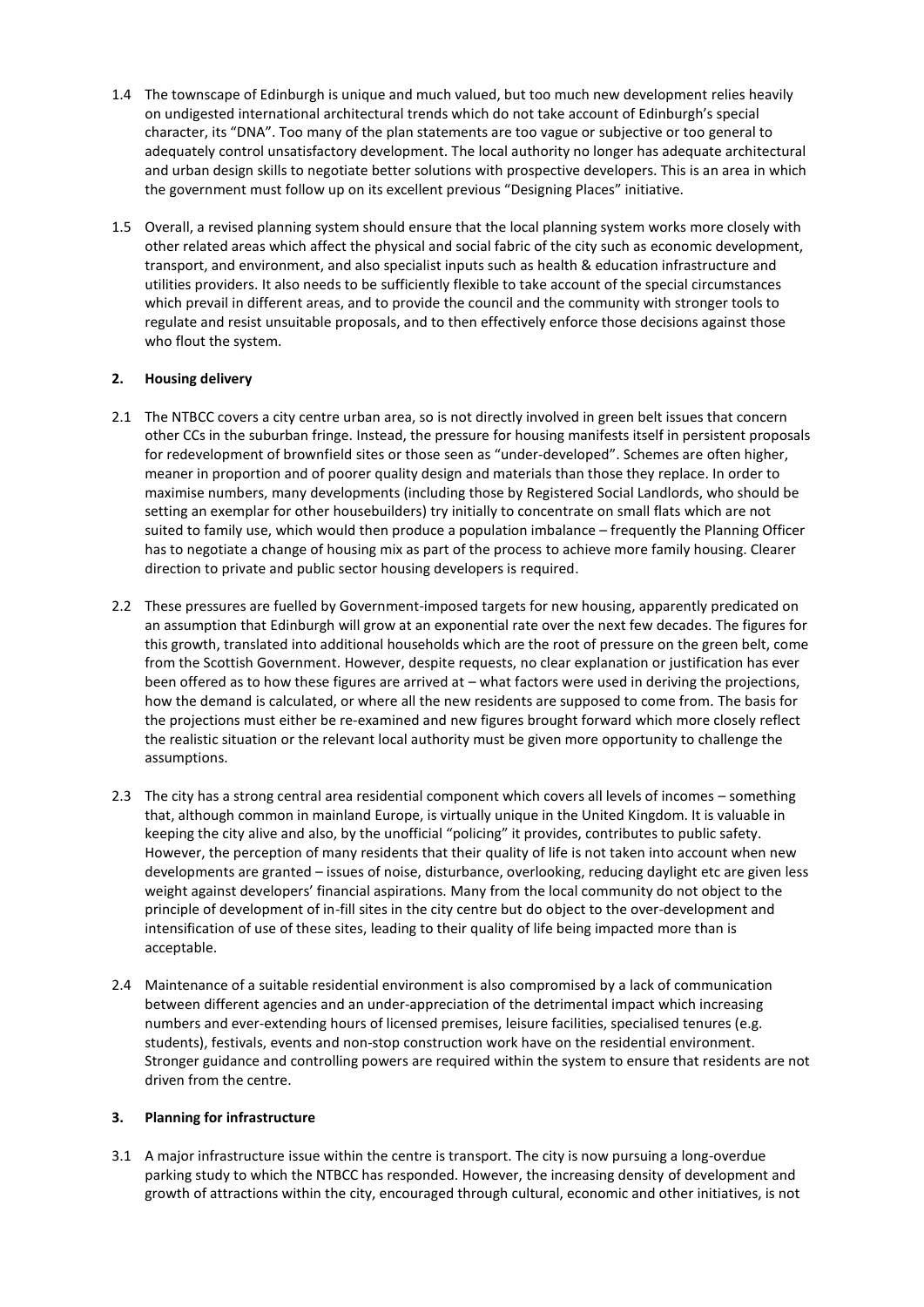being paralleled by adequately addressing how to handle the traffic these generate. Apart from the tram, there has been little investigation of innovative new transport initiatives. Traffic levels in the city have reached saturation, reflected in air pollution, gridlock and generally unpleasant and inefficient conditions for all users.

- 3.2 Transport planning in the city currently relies heavily on self-contained "traffic calming" measures which reduce the network capacity without offering viable alternatives. Costly schemes (e.g. city centre traffic scheme, congestion charging, George Street pedestrianisation) fail because they have been conceived in isolation from other aspects of city planning or even other transport initiatives. Provision for cyclists has been perceived as over-generous and disproportionate. The resulting congestion and driver frustration is evidenced in risk taking and aggressive behaviour, which is dangerous to pedestrians and cyclists.
- 3.3 Although there is limited use of "smart" solutions (e.g. real-time bus information, parking apps etc) there is scope for more. For instance, there is no cross ticketing or transfer system or modal co-ordination to encourage more widespread public transport usage.
- 3.4 We are aware that some local authorities in Scotland (e.g. Aberdeen) adopt a more rigorous approach to ensuring that local facilities remain adequate or more than adequate by developing in tandem a separate Infrastructure Plan. There is perhaps an opportunity to either encourage or legislate further in this regard.

## **4. Development management**

- 4.1 The pre-application process is a good concept it is helpful for CCs to be involved in dialogue at an early stage – but often there is minimal information on-line, making it difficult to comment meaningfully. Enlightened developers do contact the CC and/or arrange public exhibitions, which are very helpful, but it is not compulsory for them to do so. The recently-developed Edinburgh Concordat is a welcome step in the right direction in support of early engagement but at present this is on a "best endeavours" basis rather than covered by regulation.
- 4.2 The Council planners advise developers on whom to consult. The CC is normally on their list, but it may well be a problem for other organisations whose input could be valuable (e.g. residents' associations) but are not included.
- 4.3 The feedback from the pre-app process is reported by the developers themselves, and does not always seem to reflect reality – a current major proposal within the CC's area had, according to the promoters, a largely favourable pre-app public response, yet the application itself generated several thousand negative comments. We would support stronger and clearer requirements that any pre-consultation report from the developer (or representative) accompanying a full planning application must acknowledge and include all comments from the pre-consultation process rather than at present, only a selection.
- 4.4 Planning Committee meetings are web-cast by the Council, which is exemplary and could be required of other authorities; however, individual voting decisions are not published. If these were, it would assist public confidence in responsible decision-making.
- 4.5 Currently only developers have the right of appeal against decisions. The limitations brought in with the previous reforms to curb frivolous appeals have been helpful, but in Edinburgh's strong economy stakes are high and most developers appeal as a matter of principle. The council's defence, through lack of resources and suitable staff, is often too weak to withstand a well-equipped developer team. There are many examples where a planning decision has potentially been influenced by the concern that the developer may appeal. This could lead to a timid planning approach with in-built bias.
- 4.6 The NTBCC consider that the government should again examine the inclusion of a third-party right of appeal is as a matter of urgency. We appreciate the rights of owners to develop their property within the framework of the planning system, and the general concept that applications should be granted unless there are material reasons not to. Nor would we wish to see a free-for-all where every application could be challenged and delayed. However, on balance we believe that a limited third-party right of appeal (TPRoA) might be beneficial. Experience from other countries with TPRoAs indicate that more than 50% of the appeals by third parties resulted in a change to the original permission granted, typically by adding conditions rather than over-turning it – suggesting that the original decision may often be insufficiently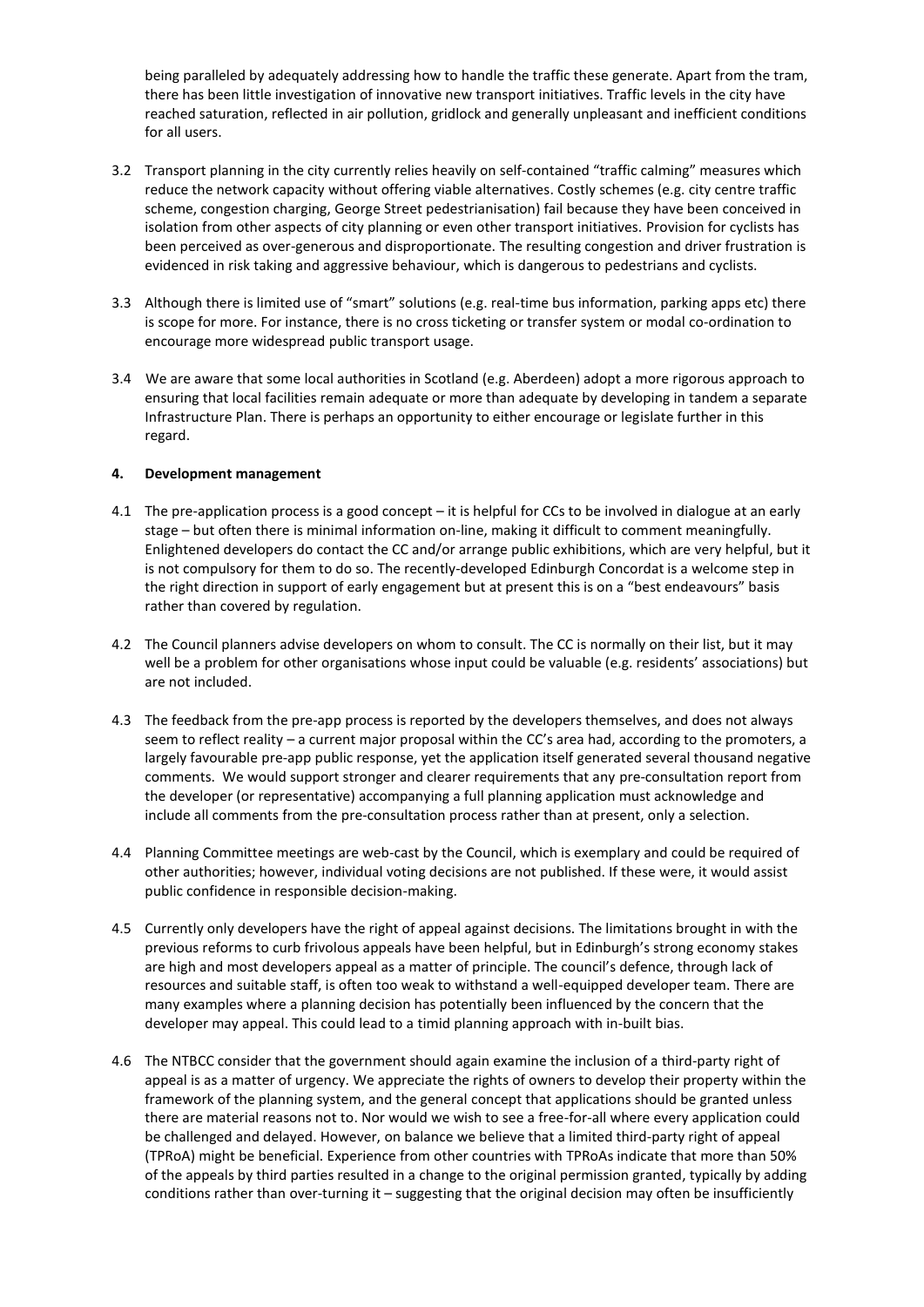robust or considered. Particular areas where a TPRoA might be appropriate are where the committee approve proposals in the face of widespread public opposition; where the decision reached by a committee was on a split vote with less than (for example) a 75% majority; where the local authority has a financial or other interest; or where, as in several recent instances, a number of major applications have been approved contrary to the officials' recommendations and indeed to the council's own adopted policies, with no satisfactory explanation or justification for the decisions.

- 4.7 Changes made after consent is granted are rarely advertised or neighbour-notified, even if they may have a major impact on the scale, appearance or function of the building, especially as the purpose of such variations is often to save money by cheapening materials and design details. A more prescriptive definition of "non-material variation" is required to avoid individual planners and authorities taking an over-liberal view to ease workloads. In a heritage area such variations will almost always have a material impact, and should be treated as new applications.
- 4.8 The current system has no effective mechanism for reversing or invalidating an application where erroneous or incomplete information has been supplied. The same is true where demolitions, tree felling etc. are carried out (often at weekends or public holidays) to try and force the local authority to approve a less satisfactory scheme. The system should contain meaningful and punitive penalties of sufficient level to negate any benefits to the developer from such activity.
- 4.9 While the powers granted under the enforcement regulations may well be adequate, we are concerned at the general reluctance by the City of Edinburgh Council to apply the full extent of the rules and regulations, often instead seeking a weak compromise. A current case illustrates this point – even though the Reporter recommended complete removal of a structure, CEC enforcement requested only relatively minor modifications, which were even then only partially complied with. This is in an area where residents have to apply for permission for almost any alteration to their listed buildings. The perceived inability of the Council to enforce its planning decisions adequately, through proper enforcement on developers who appear to flout the rules or worse, demonstrates contempt for the planning system. The government must make it clear that the Council will be expected to exercise its enforcement powers without fear or favour.
- 4.10 In addition to planning, CCs comment on transport, economic and environmental initiatives, which all impact on each other as well as on planning. Getting a "joined up" solution is made difficult by the silo mentality which still pervades local authority thinking.
- 4.11 We are aware of concerns expressed within the community regarding Neighbourhood Notifications. Although the planning documentation needs to include all parties notified of the potential development, this sometimes is not completed in a timely manner, leading to a shortened period for comments of objections to be submitted. Notifications are not required for many types of application but we would support extending Neighbourhood Notifications to include applications relating to Listed Building Consent as a minimum.

## **5. Leadership, Resourcing and Skills**

- 5.1 Currently there is no government-recommended model for how planning delivery should be structured, or what weighting it should be given, within a local authority. In Edinburgh, planning has been moved from the former City Development Department, where it had a close relationship with other functions (transport and economic development) which shape the city's built environment, into a general-purpose community services division where it is just another council service along with waste collection and park maintenance.
- 5.2 This effective demotion suggests a lack of understanding of the potential role of planning by the political leadership and officials. It has not encouraged inspired leadership or direction – the service is now essentially regulatory, processing applications according to procedures rather than setting the pattern of the future city environment. This does not engender professional pride or job satisfaction amongst the planning staff, which shows in the increasing number of errors and unsatisfactory results.
- 5.3 Other functions within the council have been quick to seize the opportunity to fill the void vacated by planning by promoting their own development initiatives, but these then tend to reflect a single narrow